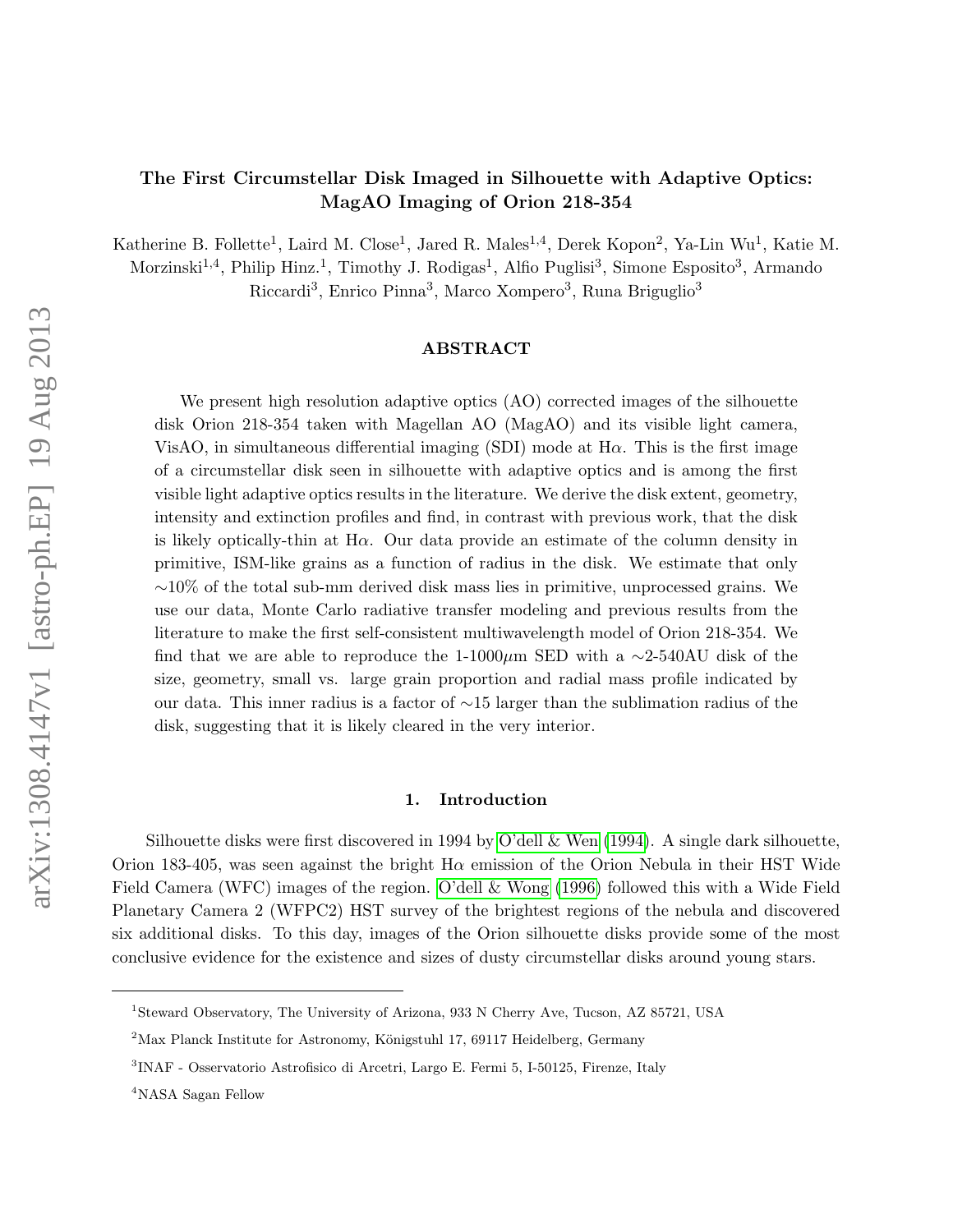[McCaughrean & O'dell](#page-12-2) [\(1996\)](#page-12-2) conducted the first detailed analysis and modeling of silhouette disks. The primary conclusion of their modeling of the silhouettes identified in [O'dell & Wong](#page-12-1) [\(1996\)](#page-12-1) was that all were best-fit by optically-thick opaque disk models with exponential edges. As column density cannot be determined from an optically-thick disk profile, they were only able to place lower limits on the amount of material in these disks. For the disk that is the focus of this work, Orion 218-354, their best-fit models suggests an  $r=0$ ".54 disk with an inclination of  $60°$  and a total mass of  $2.4 \times 10^{-5}$ M...

Later surveys of the Orion region with WFPC2 [\(Bally et al. 2000\)](#page-12-3) and ACS [\(Ricci et al. 2008\)](#page-13-0) revealed many more of these disks, bringing the total to 28 known Orion silhouettes. Some have been followed up at other wavelengths, including the sub-mm (e.g. [Mann & Williams 2010\)](#page-12-4), thermal infrared (e.g. [Hayward & McCaughrean 1997\)](#page-12-5) and x-ray (e.g. [Kastner et al. 2005\)](#page-12-6), however except for the very largest silhouette disk (Orion 114-426,  $r>1$ "), they have not been imaged from the ground in silhouette until now.

For many years following the pioneering HST observations, ground-based imaging of these disks in silhouette were precluded by their small size  $(r \leq 1$ "), requiring higher resolutions than were available with seeing limited images. Adaptive optics has long been capable of delivering such resolutions in the infrared, however the bright nebular emission lines where these disks appear in silhouette all lie in the optical regime, blueward of the operating wavelengths of most AO systems. Is is only with the high actuator pitch of modern adaptive secondary mirrors that correction on the necessary spatial scales for observations at optical wavelengths has been achieved.

The central stars of the silhouette disks are also relatively faint  $(R \geq 11)$ , putting them outside of the working range of most AO wavefront sensors. Pyramid wavefront sensors, however, allow for binning and can achieve correction on fainter stars. MagAO is among the first modern AO systems with the ability to achieve the necessary resolutions for such imaging from the ground, among the first systems with the ability to lock on sufficiently faint natural guide stars, and the first large telescope with an AO-optimized visible light camera capable of imaging at the necessary wavelengths to see disks in silhouette [\(Kopon et al. 2009,](#page-12-7) [2012;](#page-12-8) [Close et al. 2012;](#page-12-9) [Males et al. 2012;](#page-12-10) [Follette et al. 2010\)](#page-12-11).

### 2. Observations and Data Reduction

Observations of Orion 218-354 were conducted on December 6, 2012 as part of the commissioning of Magellan's Adaptive Secondary AO System (MagAO). MagAO is a natural guide star (NGS) facility instrument of the 6.5m Magellan Clay Telescope at Las Campanas Observatory. The commissioning performance of the system is detailed in Close et al. 2013, (ApJ, accepted).

The complete data set consists of 72 30 second images of Orion 218-354, however only the best 38 images were used, for a total integration time of 19 minutes. The 1024x1024 pixel CCD47 VisAO camera was used in simultaneous differential imaging (SDI) mode in which a Wollaston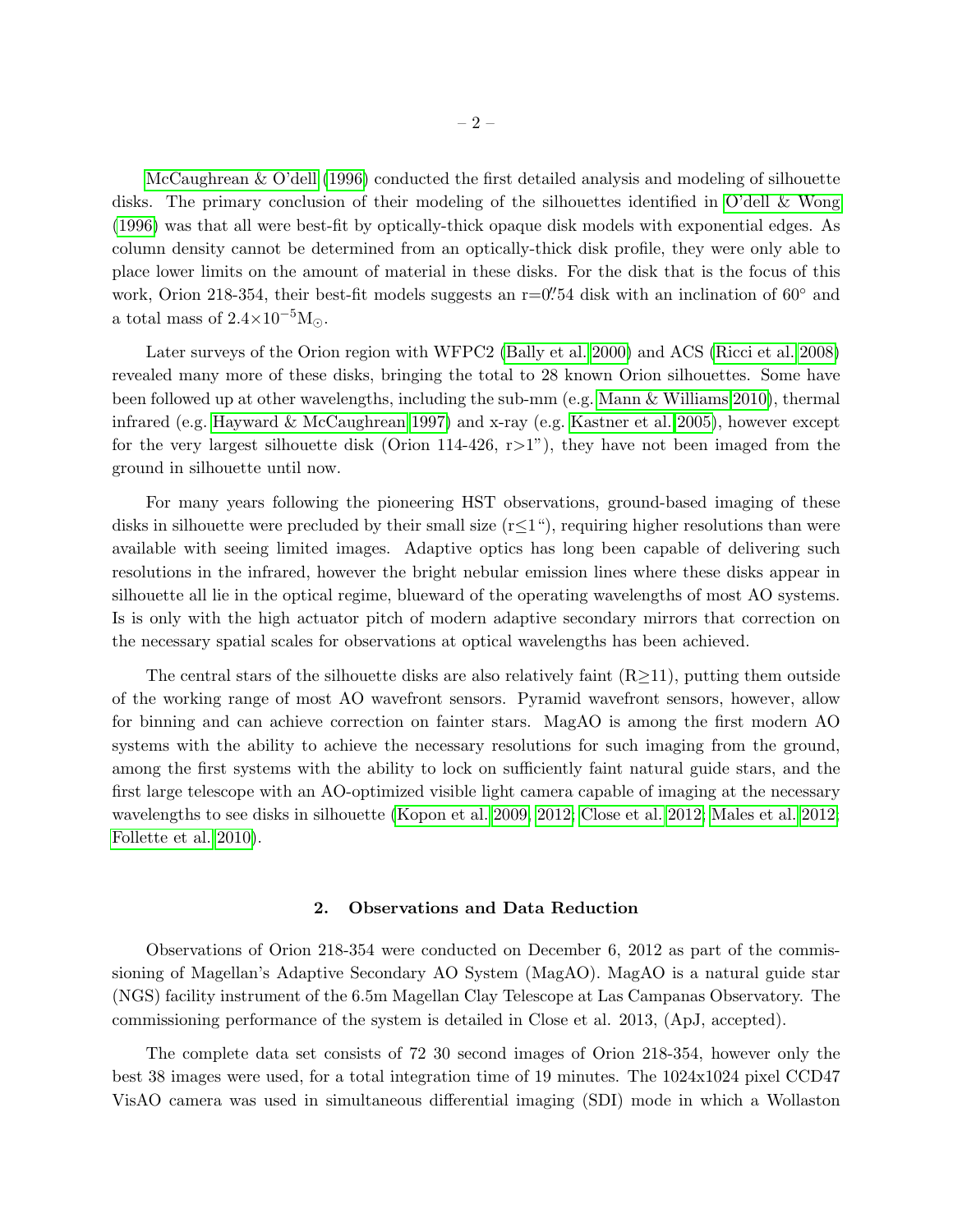prism separates the VisAO beam into two beams of approximately equal brightness (for unpolarized sources). These beams are each passed through a separate narrowband filter, one centered on the spectral line of interest  $(H\alpha, [O\mathcal{I}]$  or  $[S\mathcal{I}]\mathcal{I}$  and one on the neighboring continuum. For Orion 218-354, the H $\alpha$  SDI filter set was used, with one filter of width 4.6nm centered on H $\alpha$  at 656.6nm and one of width 6.1nm centered on the continuum at 642.8nm (hereafter "continuum").

Two different image rotator orientations were used, and images were obtained at three different chip locations for each rotator angle in order to distinguish filter artifacts from background structure in the nebula. To create the final images, the raw images for both channels were dark subtracted, flat fielded, rotated to a common orientation, and registered

The median combinations of the H $\alpha$  and continuum channels are shown in Figure 1 in the top left and bottom left panels. Background structure in the nebula is apparent at  $H\alpha$ , and is lacking in the continuum channel, as expected. A secondary star lies 2" to the SE of Orion 218-354 in both, and the dark silhouette of the disk is visible in  $H\alpha$  even before PSF subtraction.

Due to the guide star brightness of  $R=12.5$ , requiring wavefront sensor binning to  $2x2$ , even though significant improvement in image FWHM was obtained (FWHM∼.1" vs. 0.7-1.2" seeing), Strehl ratio was still very low. The PSF therefore consists of a single profile, rather than the typical core+halo profile seen with higher Strehls. Despite the handicaps of short wavelength and dim guide star, the PSF of the central star is exceptionally well measured by the simultaneous acquisition of the continuum channel, and can be robustly removed.

PSF subtraction in MagAO's SDI mode is simpler than "traditional" PSF subtraction because the continuum channel is a simultaneous probe of the PSF at a nearly identical wavelength, and PSF structure is therefore identical. The only non-common optics between the channels are their respective SDI filters, and filter artifacts are easily removed by taking the median over several rotation angles. Because most stellar spectra have real structure (absorption) at  $H\alpha$  that varies with spectral type, there is no absolute scaling between the filters for subtraction. Instead, it is determined on a case-by-case basis from the ratio of the peaks in both the  $H\alpha$  and continuum images.

The dominant source of error in the scaling of the PSF for subtraction comes from the  $45^{\circ}$  tertiary mirror that feeds MagAO, which is made of freshly coated (2012) aluminum with a reflectivity of ∼97%. Because the ∼3% of light absorbed by the coating may have a preferential polarization, and the orientation of the Wollaston relative to the tertiary changes as the instrument rotates, the scaling between the channels may change by as much as 3% over the course of observations taken with the rotator on.

In the case of Orion 218-354, the continuum image was scaled by a factor of 1.03 before subtraction from the H $\alpha$  image based on the ratio of the peaks. Both Orion 218-354 and the secondary star in the images are late-type stars [\(Hillenbrand 1997;](#page-12-12) [Terada et al. 2012\)](#page-13-1) with very little spectral structure in the  $H\alpha$  region, which allowed us to use aperture photometry of the secondary star to verify this scaling. We found an identical 1.03 scaling based on this methodology.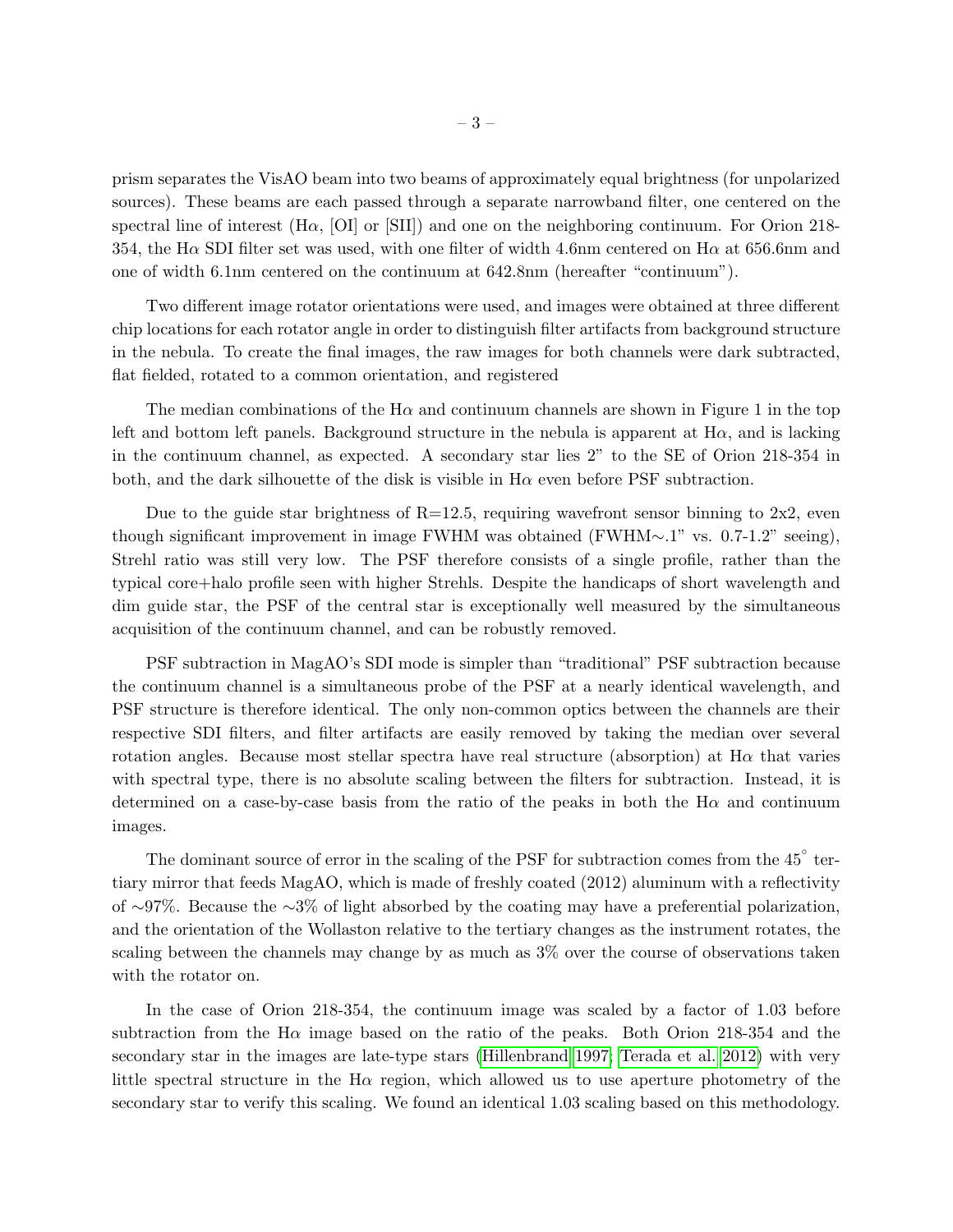The resulting PSF subtracted image is shown in the bottom righthand panel of Figure 1. The error in this subtraction is likely much less than 3% because of the short duration of the observations, however errors derived from a full 3% different scaling of the PSF are shown throughout this letter, and are shown in Figure 2.

The upper righthand panel of Figure 1 shows the HST ACS image of Orion 218-354 from [Ricci](#page-13-0) [et al.](#page-13-0) [\(2008\)](#page-13-0) taken in the F658N (H $\alpha$ ) filter. The scale of the image is the same as the MagAO images to allow for direct comparison of spatial structure. The secondary star and the background structures in the nebula appear in both the MagAO and HST  $H\alpha$  images. The primary difference is that the central star in the HST image is heavily saturated, making it difficult to recover information about the inner disk

# 3. Results and Analysis

Light blue isophotal contours are overplotted on the continuum-subtracted  $H\alpha$  image in Figure 1. They reveal that the brightness of Orion 218-354 at Hα falls steadily towards the center of the disk, calling into question it's classification as optically-thick. The radial profile along the major and minor axes is shown in Figure 2. The shape of these profiles remains the same for a range of scaled PSF subtractions. The profiles were binned to 7 pixels (∼0" 055, half of the measured FWHM of the continuum PSF). The diffraction limit of the MagAO system at H $\alpha$  is ∼20mas, and the system routinely achieves 6 and 7 pixel FWHM at this wavelength. This drop in performance was due to (a) relatively poor seeing for the site, ranging from 0. The start of the observations to 1." at the finish, and (b) the faintness of the guide star, requiring binning of the pyramid pupils to 2x2.

Also overplotted on the radial profile in Figure 2 is the optically-thick best-fit disk model of [McCaughrean & O'dell](#page-12-2) [\(1996\)](#page-12-2) (a  $0''$ 54 60° inclined opaque disk seen against the nebular background) convolved with the Magellan continuum PSF. Several sizes of PSF were used for convolution to investigate the effect of the PSF wings. The PSF reaches the nebular background level at r∼75 pixels, therefore we feel that the 150x150 pixel PSF convolution shown in purple in Figure 2 is the most robust. Enlarging the PSF has a pedestal effect on the convolved profile, effectively "filling in" the central part of the disk with nebular background light, however the shape and character of the profile remain nearly identical, as shown by the yellow 250x250pixel PSF convolution profile (normalized to match the 150x150 profile at the inner and outer edge of the disk). Both convolved model profiles are immediately apparent as entirely different in shape and character from the observed radial intensity profile.

The MagAO profile is well fit by a powerlaw with exponent 0.46 and an exponential cutoff beyond ~0".<sup>75</sup> (~300AU), shown overplotted in red. The flux in the MagAO radial profile reaches the background level at r=1". The sum of summer sponds to a disk radius of ~540±60 AU at 414pc [\(Menten](#page-12-13) [et al. 2007\)](#page-12-13), significantly larger than the [McCaughrean & O'dell](#page-12-2) [\(1996\)](#page-12-2) value of  $0''$ 54. Our best-fit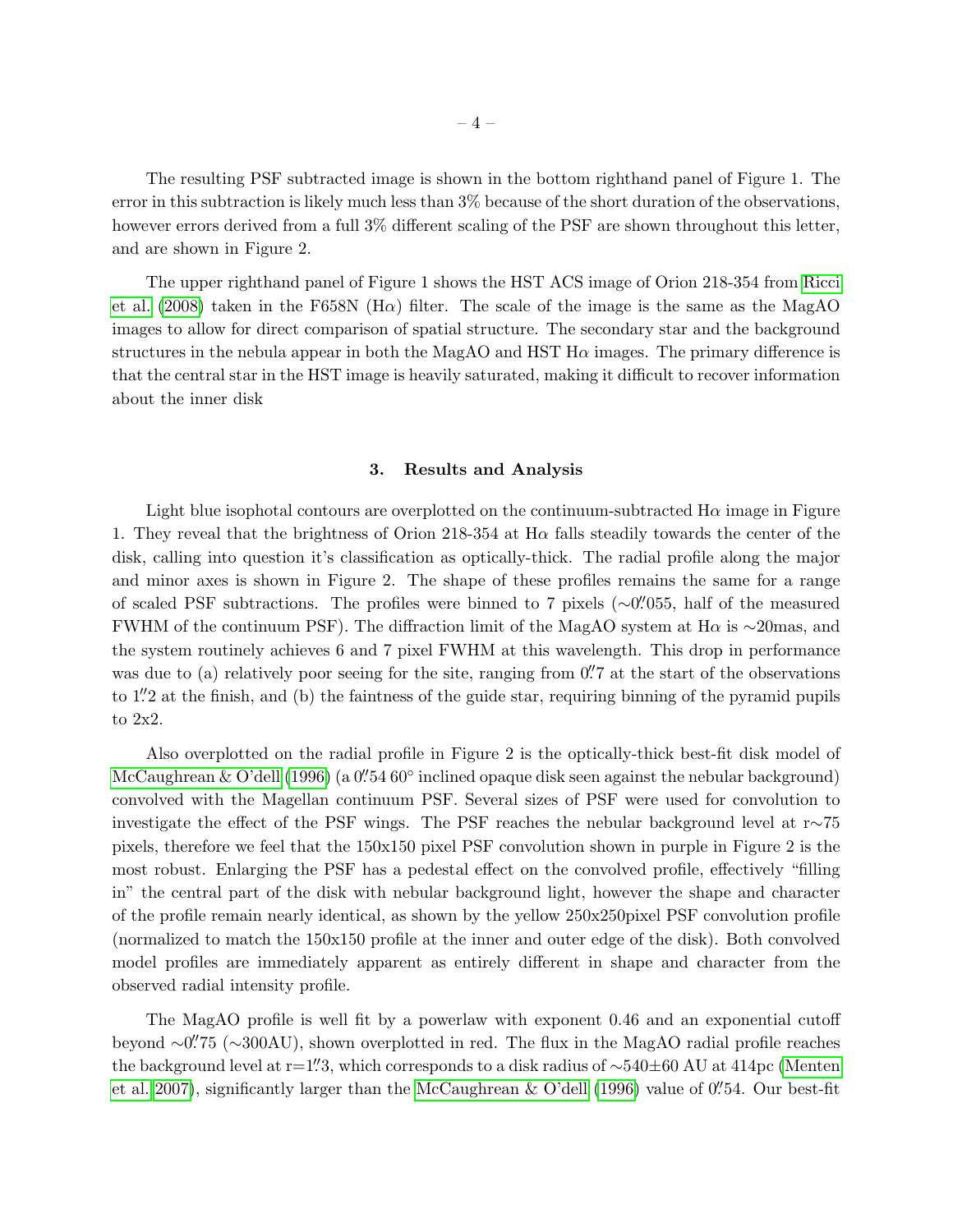to the outer disk suggest an ellipticity of  $0.72 \pm 0.08$ , corresponding to a disk inclination of  $44 \pm 5^{\circ}$ (slightly smaller than the [McCaughrean & O'dell](#page-12-2) [\(1996\)](#page-12-2) value of  $60^{\circ}$ ), and a major axis PA=72 $\pm$ 10<sup>°</sup> East of North.

Intensity in the difference image was translated to extinction by:

$$
A_{H\alpha} = -2.5 \log(I/I_B)
$$

where I is the intensity in each pixel and  $I_B$  is the background intensity in the nebula. We converted this extinction value at H $\alpha$  (A<sub>H $\alpha$ </sub>) to an extinction value at V (A<sub>V</sub>) by linear interpolation of extinctions at bracketing wavelengths per [Mathis](#page-12-14) [\(1990\)](#page-12-14), resulting in a factor of 1.22 increase in the extinction value from  $H\alpha$  to V band.

We used the empirical relationship between  $A_V$  and hydrogen column density  $(N_H)$  derived by [Bohlin et al.](#page-12-15) [\(1978\)](#page-12-15) (N<sub>H</sub>=1.87×10<sup>21</sup>×A<sub>V</sub> cm<sup>-2</sup>) to convert A<sub>V</sub> to N<sub>H</sub>. We multiplied this value for  $N_H$  by the physical size of a MagAO pixel at 414pc, and by the mass of a hydrogen atom to get a disk dust mass estimate of  $2.3 \pm 1 \times 10^{-5}$  M<sub>o</sub>, or approximately 7.5M<sub>⊕</sub>. Errors were estimated from an equivalent conversion of the difference image with a 3% different PSF scale factor.

It is important to note that the  $A_V$  to  $N_H$  conversion value that we've employed is appropriate only for an extinction curve slope  $R_V = 3.1$ , which corresponds to the diffuse interstellar medium. Larger grains have poorer reddening efficiency and are therefore "missing" in this approximation. In other words, our mass estimate probes only primitive ISM-like grains in the disk.

Assuming a 100:1 gas:dust mass ratio, we convert this value to a total disk mass of  $\sim$ 2.3 $\pm$ 1×10<sup>-3</sup>M. As a probe of the total disk mass, including large grains, the sub-mm disk mass estimate of  $0.0237M_{\odot}$  [\(Mann & Williams 2010\)](#page-12-4) is much more robust. The order of magnitude difference between our mass estimate and the sub-mm estimate suggests that just ∼10% of the disk mass lies in primitive grains that absorb efficiently at  $H\alpha$ .

We believe this value to be robust for several reasons. First, any foreground  $H\alpha$  emission should be relatively uniform across the disk, and will not contribute to the differential extinction measurement. Secondly, scattered light from grey grains in the disk should be virtually identical between the two SDI filters, and therefore should be removed by PSF subtraction. Finally, because the radial profile of our best PSF subtraction approaches zero in the interior, there is little room to achieve a higher integrated extinction.

This small grain dust mass, as well as the shape of the radial intensity profile shown in Figure 2, are suggestive of a disk that is optically-thin at H $\alpha$  for r $\gtrsim$ 25AU (our innermost resolution element), a surprising result given previous work on silhouette disks. This low optical depth may be due to any number of factors, including small grain blowout, blowout due to ionizing radiation from the Trapezium, or grain growth in the disk.

An extinction/column density profile derived following the same procedure described above is shown in Figure 3 in both linear and log (inset) space. The inner disk is well fit by a powerlaw with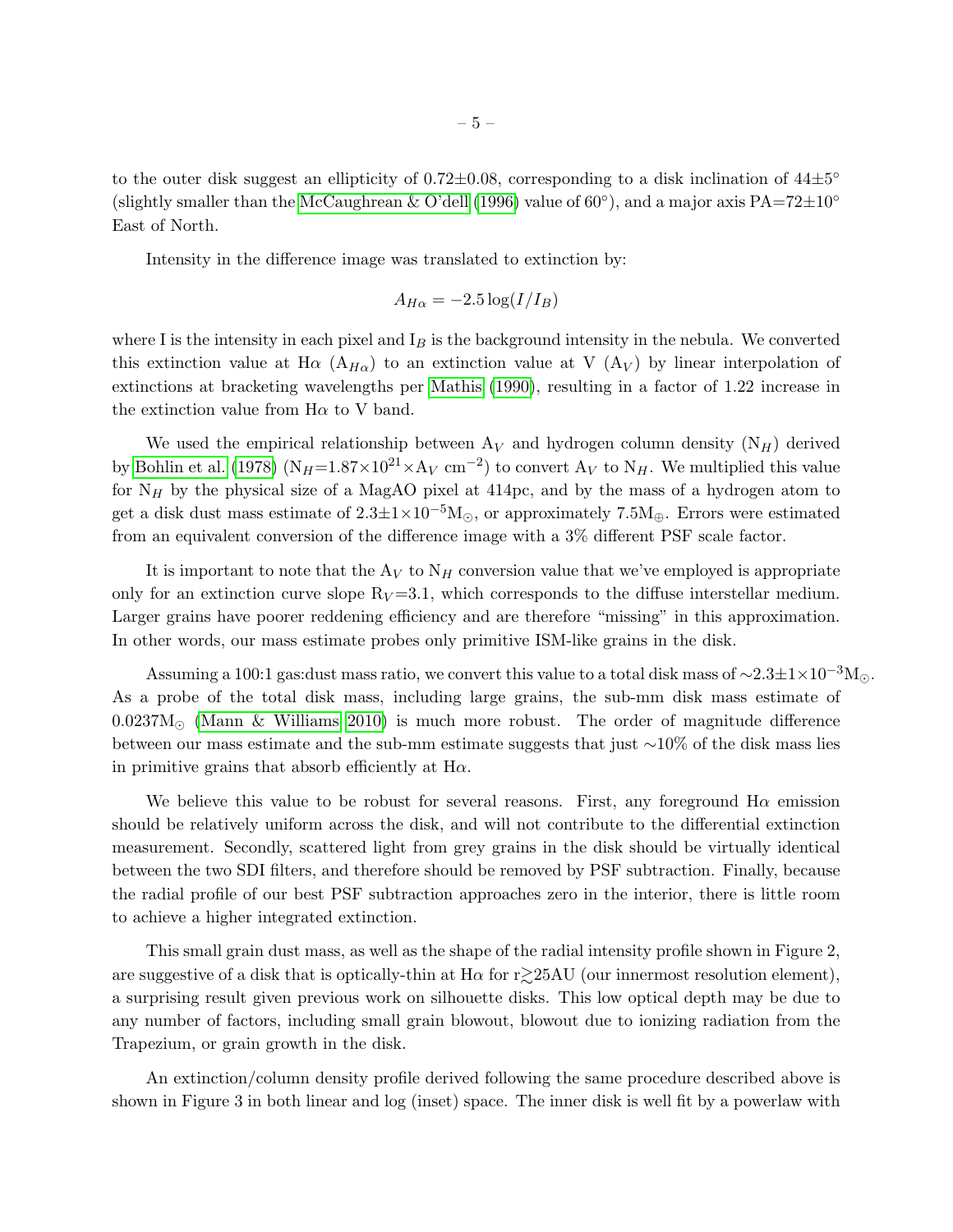exponent -1.43. An exponential disk edge reproduces the deviation from this powerlaw at large radii, as shown by the overplotted best-fit intensity profile. The primary source of potential error in this and other measurements of the observed radial profile is that they have been effectively convolved with the instrumental PSF and may deviate somewhat from the "true" disk profile. We leave investigation of this effect for future work.

This extinction profile is a probe of the integrated mass density profile of ISM grains in the disk. Total mass in a given column scales with both the density at the midplane and the scale height of the disk at that radius (M(r)  $\propto Z \times \rho_{midplane} \propto r^{\beta} \times r^{-\alpha}$ ). Assuming a geometrically flat disk where scale height  $Z \propto r^1$  ( $\beta=1$ ), the extinction powerlaw gives us an estimate of the midplane density profile: $\rho_{midplane} \propto r^{-2.43 \pm 0.3}$  ( $\alpha = 2.43 \pm 0.3$ ). This is well within the range of values commonly assumed for the midplane density distribution. If the disk is flared  $(\beta > 1)$ , this is instead a lower limit  $(\alpha > 2.43 \pm 0.3)$ .

To support our conclusions about the geometry and mass distribution in the disk, we've used our derived parameters and a series of simple assumptions as inputs to the Whitney 3D Monte Carlo Radiative Transfer Code [\(Whitney et al. 2003b,](#page-13-2)[a,](#page-13-3) Whitney et al. 2013, ApJS, accepted) to generate a  $0.1\n-1000\mu$ m SED. Input parameters are given in Table 1, and the generated SED is shown in Figure 4.

Photometric points from the literature are overplotted on the SED. They show that emission in Orion 218-354 is at or only slightly in excess of photospheric emission for all wavelengths L' and shortward. Only the sub-mm photometry (and, of course, the observed silhouette) strongly suggest the presence of a circumstellar disk.

The SED also suggests the presence of a small inner gap in the disk, as models that extend inward to the sublimation radius drastically overproduce NIR flux. A model with  $r_{disk,in}=r_{sub}$  is shown overplotted as a dashed line on Figure 4 to demonstrate this. In order to reproduce the L' photometry of [Muench et al.](#page-12-16) [\(2002\)](#page-12-16) and [Terada & Tokunaga](#page-13-4) [\(2012\)](#page-13-4), the disk cannot extend farther inward than ∼15r<sub>sub</sub>, or about 2AU. Therefore, the innermost 2AU of the Orion 218-354 disk is likely cleared of material.

## 4. Conclusion

In this study we have presented the first ground-based adaptive optics images of a circumstellar disk seen in silhouette. We derived geometric parameters of Orion 218-354 (r∼540AU, i ∼46◦ , PA∼72<sup>°</sup>) that suggest it is more extended and less inclined than previous observations would suggest. The radial intensity profile of our data is inconsistent with the opaque, optically-thick disk suggested by earlier modelers, as it shows a steady increase with radius in the amount of background nebular flux that passes through the disk. This suggests that the column density in small grains decreases steadily with radius. The fact that the amount of absorption does not plateau at small radii, as convolution of optically-thick disk models with our observed PSF suggest it would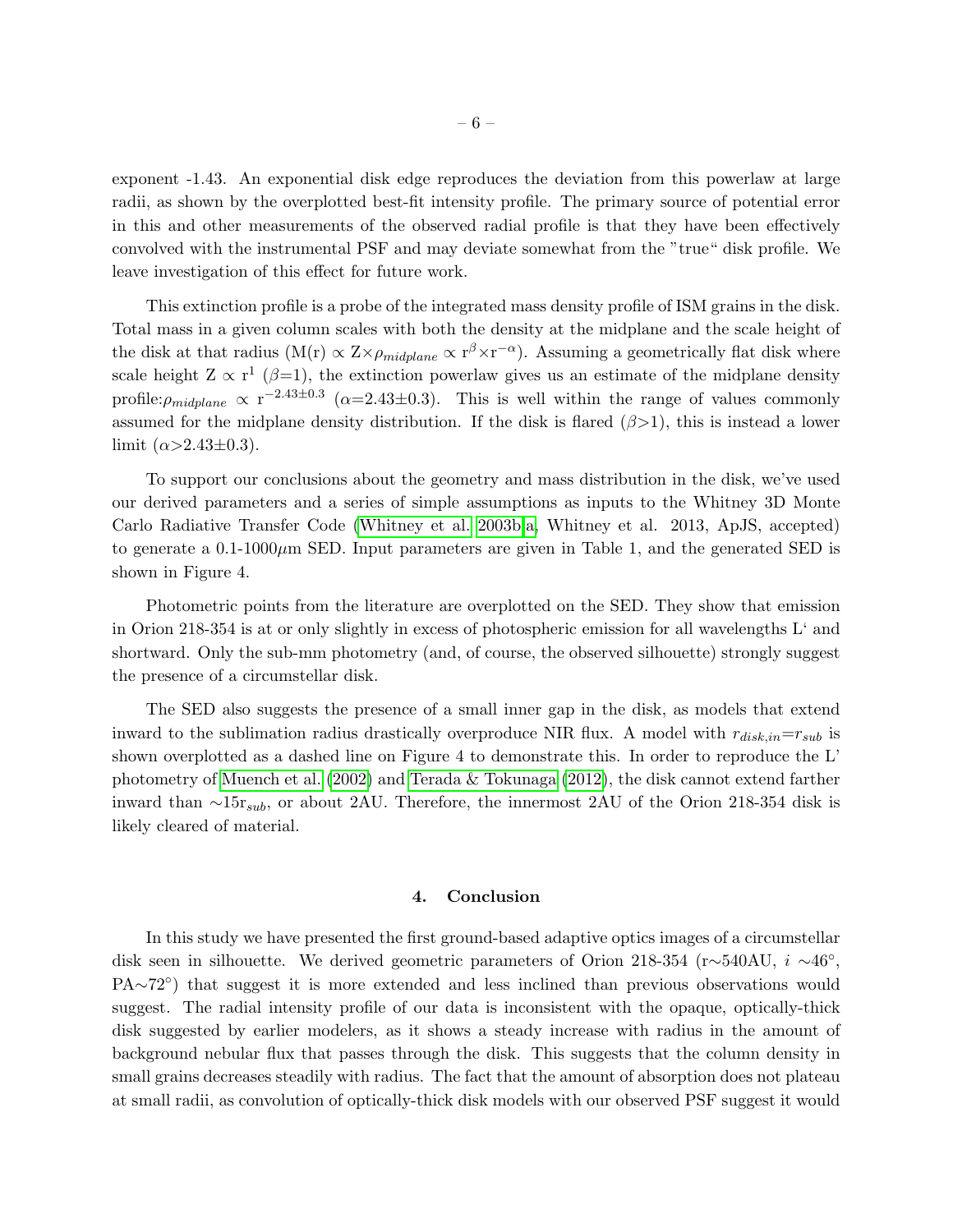have, suggests that the disk is optically-thin at  $H\alpha$ , at least as far inward as our innermost resolution element. Using the extinction/column density profile, we estimate the mass as a function of radius at the midplane in the disk assuming that it is geometrically flat, and find that it is proportional to r−2.<sup>43</sup> .

The integrated column density of the disk translates to a mass of  $\sim 2.3 \pm 1 \times 10^{-5} M_{\odot}$  in primitive ISM-like grains, and a total disk mass of  $\sim$ 2.3±1×10<sup>-3</sup>M<sub>☉</sub> (assuming a 100:1 gas to dust mass ratio). The  $880\mu$ m sub-mm continuum flux for this disk, on the other hand, suggests a disk mass that is higher by an order of magnitude  $(0.0237M_{\odot})$ . This suggests that the majority of the mass in this disk (90%) may lie in grains that have grown beyond ISM-like sizes.

We model the  $1\n-1000\mu$ m SED of Orion 218-354, showing that the sub-mm mass estimate and our derived parameters are consistent with published multiwavelength photometry of the disk. The NIR region of the SED suggests that the inner disk contains a small gap, which we estimate at 15*rsub* or  $\sim$ 2AU.

This study demonstrates the power of modern adaptive secondary AO systems to achieve atmospheric correction into the visible wavelength regime, the ability of pyramid wavefront sensors to achieve excellent correction on faint guide stars, and the power of simultaneous differential imaging. Due to these complimentary technologies, the future of circumstellar disk imaging from the ground at visible wavelengths is bright.

We would like to thank Barb Whitney, Joan Najita and Kate Su for their insights regarding these observations.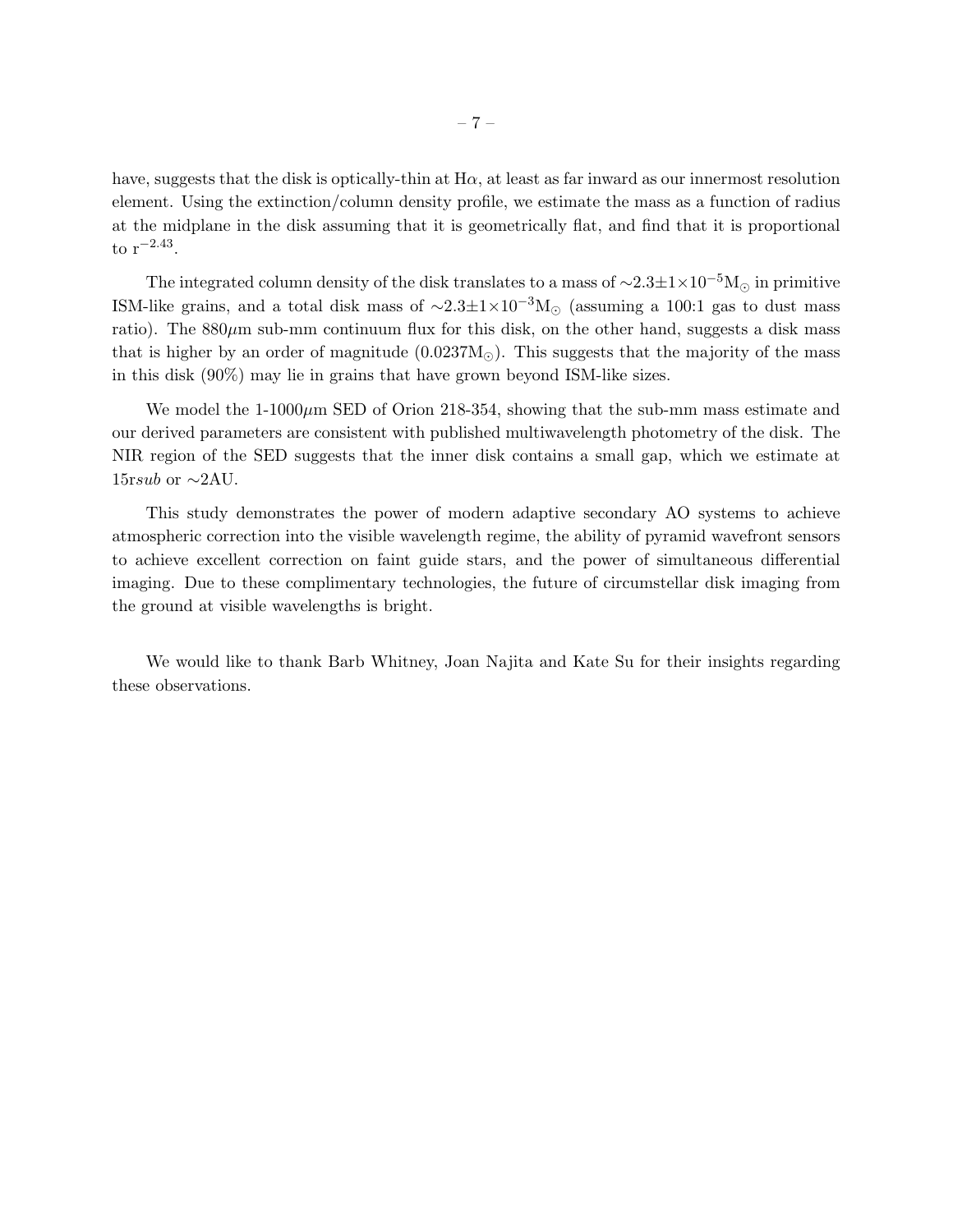| Parameter           | Model Input $(s)$  |
|---------------------|--------------------|
| $M_{star}$          | $1.9M_{\odot}$     |
| $\mathrm{R}_{star}$ | $2.4R_{\odot}$     |
| $T_{star}$          | 5272K              |
| $A_V$               | 1.51               |
| $M_{disk}$          | $0.02373M_{\odot}$ |
| $r_{disk,in}$       | $15r_{sub}$        |
| $r_{disk,out}$      | 538AU              |
| i.                  | $46^{\circ}$       |
| $f_d$               | 0.9                |
| $Z_{100}$           | 7.5AU              |
| $\alpha$            | 2.43               |
| ß                   | 1.0                |

Table 1: best-fit Model Input Parameters.  $f_d$  represents the fraction of the disk's dust mass in large grains,  $Z_{100}$  is the scale height at 100 AU,  $\alpha$  is the exponent for the radial midplane density, and  $\beta$  is the exponent for the radial scale height. The stellar and extinction parameters are from [Hillenbrand](#page-12-12) [\(1997\)](#page-12-12); the disk mass is from [Mann & Williams](#page-12-4) [\(2010\)](#page-12-4). All other parameters were derived from our observations as described in the text with the exception of  $Z_{100}$ , for which the model was found to be insensitive to a range of reasonable parameters (values 5-10AU), and  $r_{disk,in}$ , which was determined iteratively from the fit to existing  $J-L'$  photometry. The large grain dust prescription is Model 1 of [Wood et al. 2002,](#page-13-5) a mixture of amorphous carbon and astronomical silicates with a maximum grain size of  $1000\mu$ m. The small grain dust prescription is the ISM grain model of [Kim et al. 1994,](#page-12-17) a mixture of silicate and graphite with a maximum grain size of  $0.28 \mu m$ .

t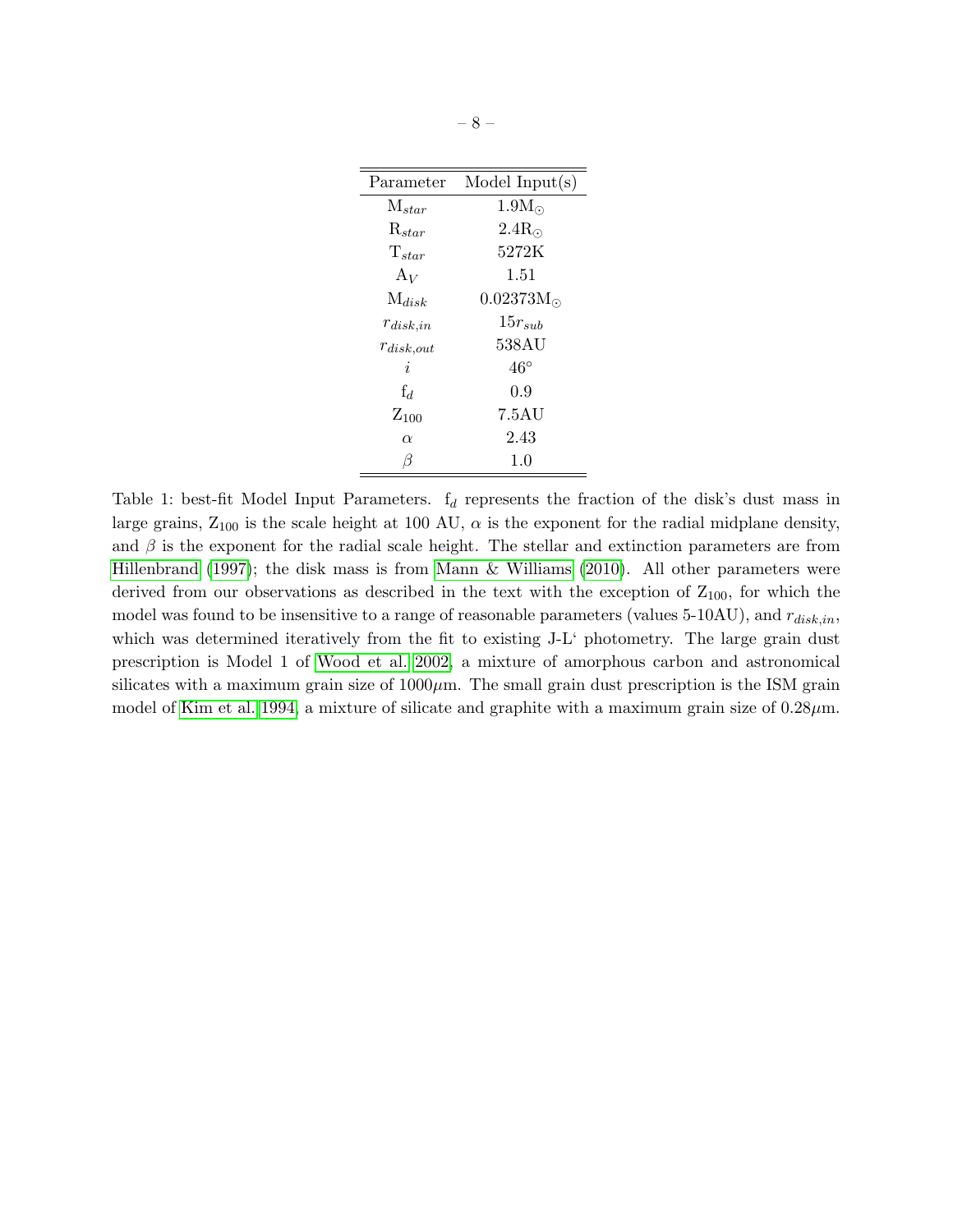

Fig. 1.— Upper left: MagAO H $\alpha$  channel. Lower left: MagAO 643nm continuum channel. Lower right: MagAO difference image created by subtracting the scaled continuum (lower left) from  $H\alpha$ (upper left). Upper right: HST ACS image of the same disk [\(Ricci et al. 2008\)](#page-13-0). All images are North up, East left and have the same physical scale. Note that the disk is visible in all panels except the continuum image, where it shouldn't be visible. Subtraction of the simultaneous PSF provided by the continuum channel effectively removes both the primary star and a secondary star 2" to the SE, isolating H $\alpha$  emission from the background nebula. The disk stands out starkly in silhouette in this (lower right) image, and light blue contours reveal that the background flux from the nebula is attenuated to an increasing degree as column density increases towards the center of this disk. The extent of the contours all the way to the central star is suggestive of an optically-thin disk at  $H\alpha$ .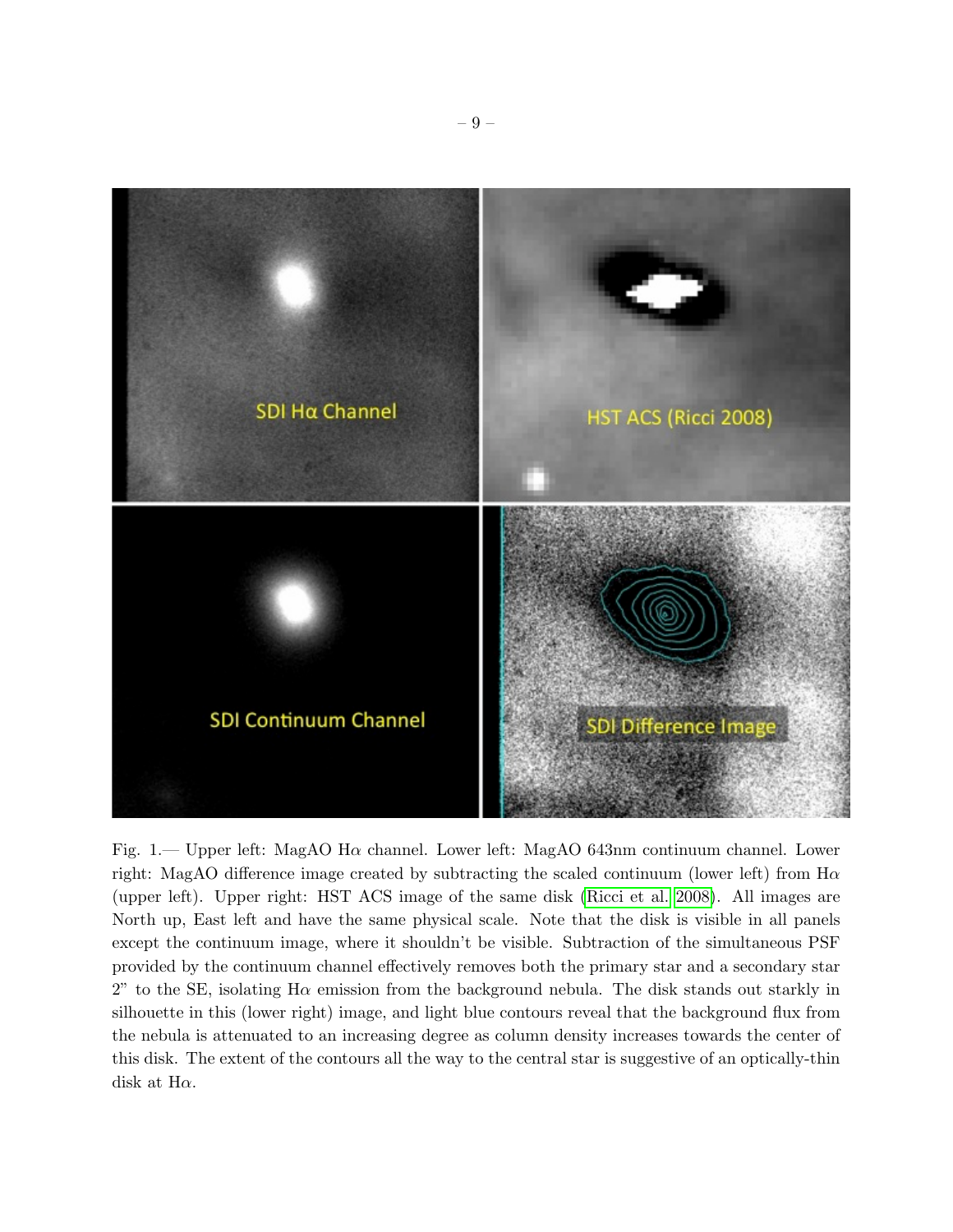

Fig. 2.— Radial intensity profile of the Orion 218-354 disk normalized to the background nebular intensity level. Profiles are shown for the major (black diamonds) and minor (blue asterisks) axes. An opaque optically-thick disk model with the best-fit parameters derived in [McCaughrean & O'dell](#page-12-2) [\(1996\)](#page-12-2) convolved with both 150x150 and 250x250 MagAO continuum PSFs are shown overplotted (purple triangles, yellow squares). In order to demonstrate that the character of the profiles is the same, the 250x250 pixel model has been normalized to the 150x150 model to remove the pedestal effect caused by "filling in" the inner disk with nebular light. The inconsistency in shape and character of these models with our data is striking, and the steadily decreasing profile we observe suggests an optically-thin disk. The performance of a modern AO system, as well as the simpler methodology of SDI-mode PSF subtraction, gives us a clear advantage over the HST data, in which the central star is heavily saturated. The best-fit to the MagAO profile, a powerlaw with exponent 0.46 and an exponential cutoff beyond  $\sim$ 0. The very overplotted in red. Errors due to a 3% deviant scaling of the continuum PSF for subtraction are also shown.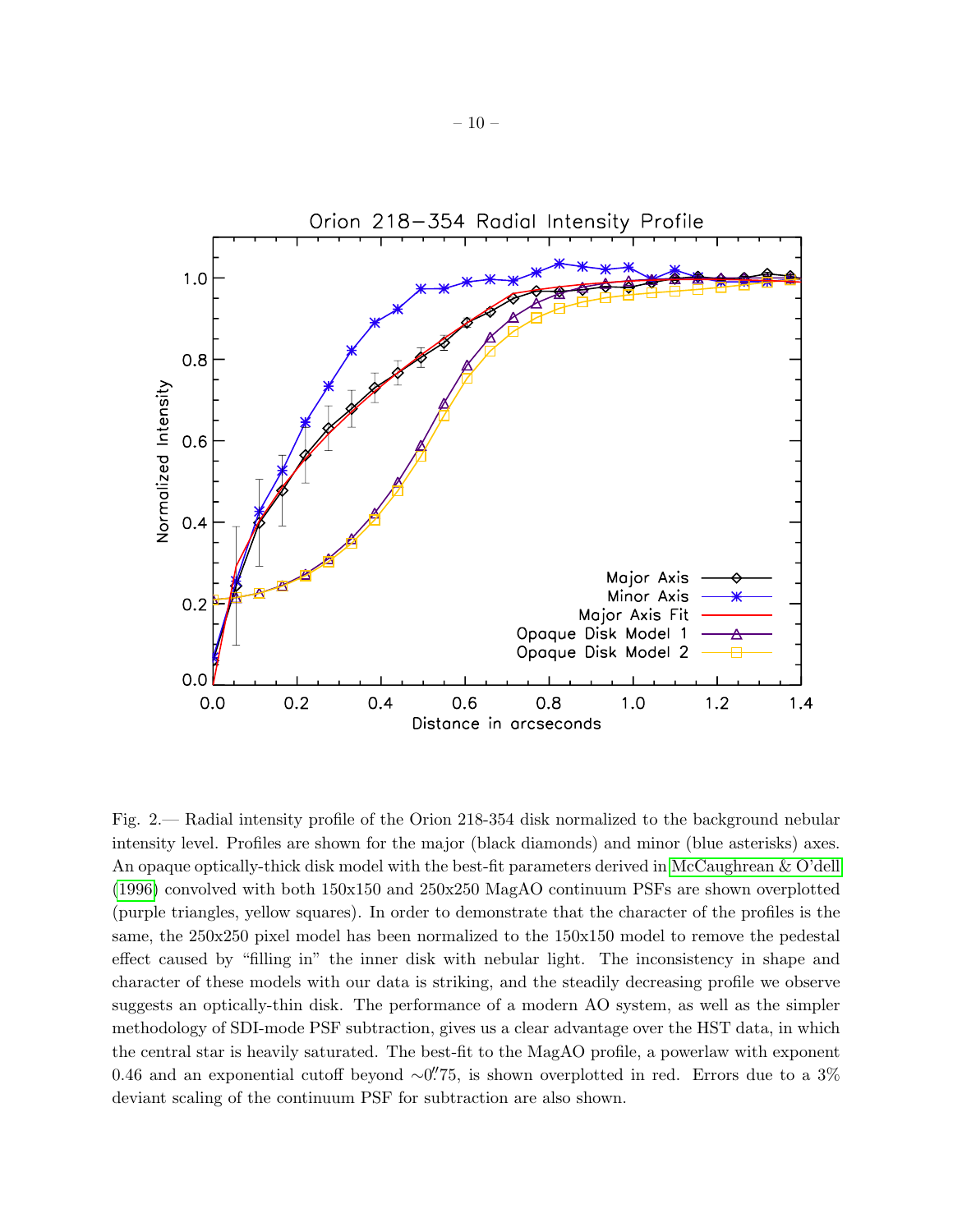

Fig. 3.— Radial extinction/column density profile of the Orion 218-354 disk in linear and log (inset) space. Overplotted on the data (black asterisks) in both plots are the Figure 2 intensity fit translated to units of extinction (red line) and a best-fit powerlaw to the extinction profile in the inner disk (blue line), which has an exponent of -1.43. This value is used to estimate the radial mass distribution of the disk  $(\rho \propto r^{-\alpha})$ , under assumptions described in detail in the text. This extinction should be considered to represent the column density of primitive, ISM-like material in the disk, and not of the disk as whole.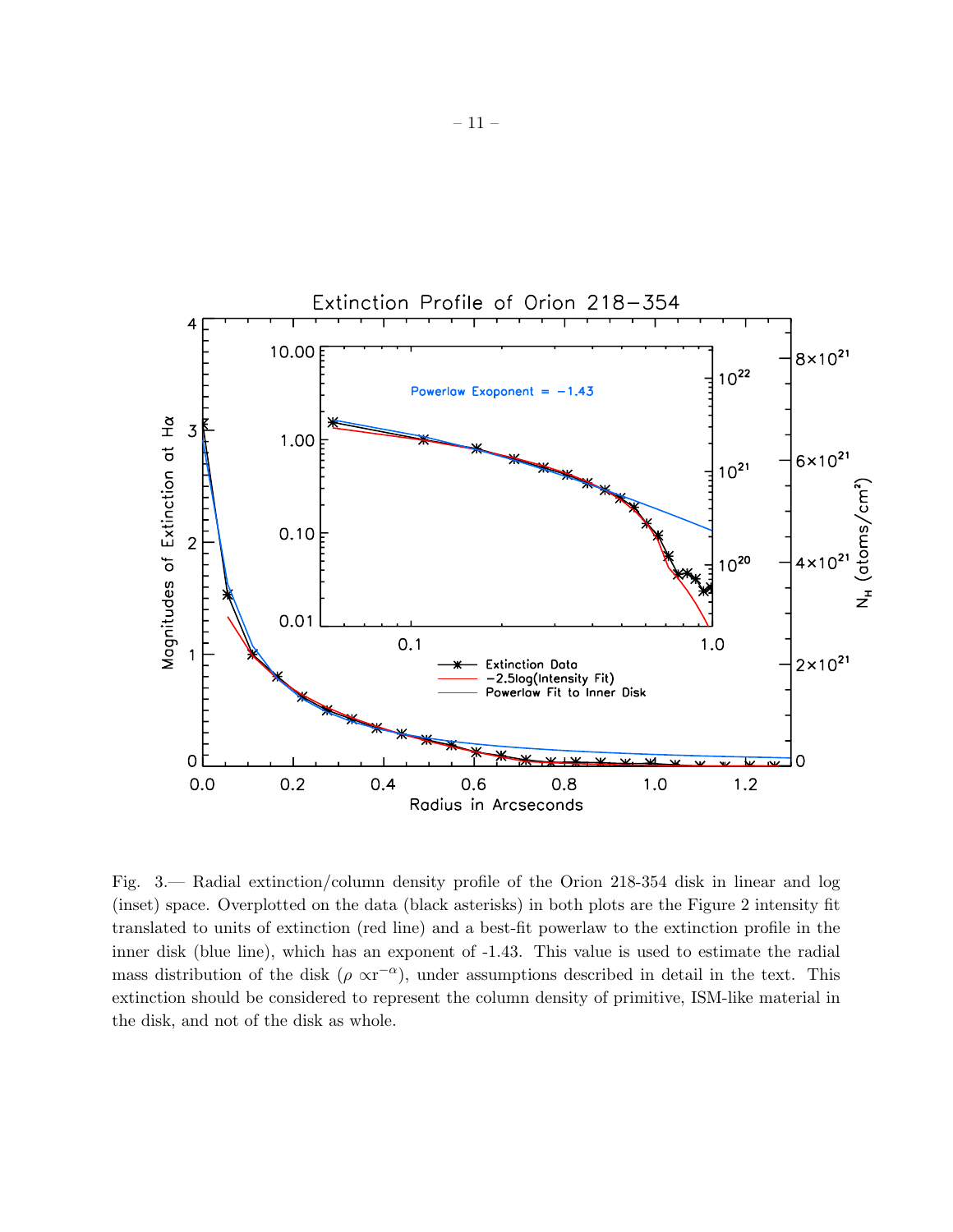

Fig. 4.— Multiwavelength photometry of Orion 218-354 [\(Muench et al. 2002;](#page-12-16) [Da Rio et al. 2009;](#page-12-18) [Mann & Williams 2010;](#page-12-4) [Terada et al. 2012\)](#page-13-1) overplotted on our best-fitting Whitney model output. The stellar spectrum (dashed black line) and best-fit model (solid black line, Table 1) are shown. The dashed red line corresponds to the same disk model with  $r_{disk,in}=r_{sub}$ . The poor fit suggests that Orion 218-354 contains an inner ∼2AU clearing.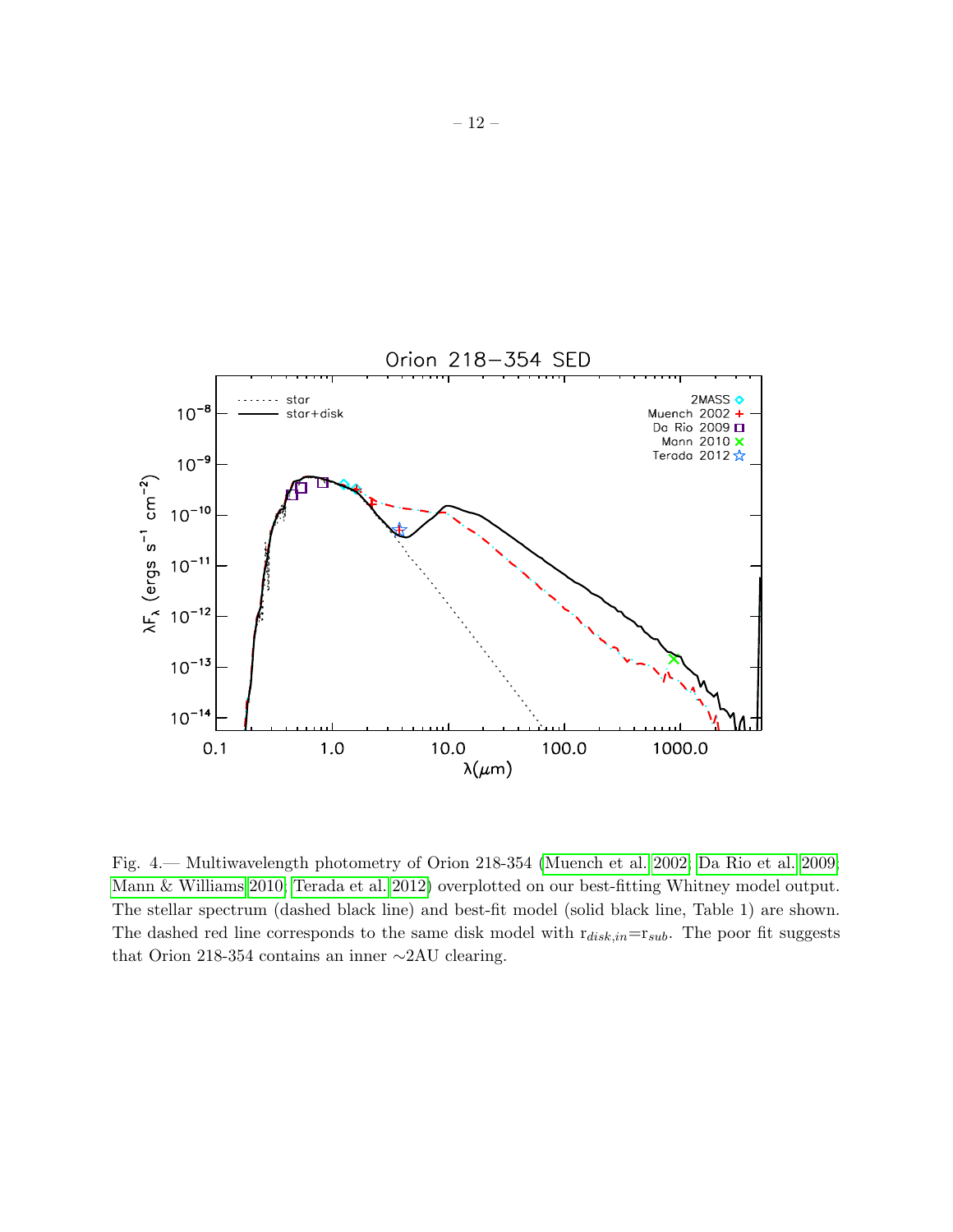#### REFERENCES

- <span id="page-12-3"></span>Bally, J., O'Dell, C. R., & McCaughrean, M. J. 2000, AJ, 119, 2919
- <span id="page-12-15"></span>Bohlin, R. C., Savage, B. D., & Drake, J. F. 1978, ApJ, 224, 132
- <span id="page-12-9"></span>Close, L. M., Males, J. R., Kopon, D. A., et al. 2012, in Society of Photo-Optical Instrumentation Engineers (SPIE) Conference Series, Vol. 8447, Society of Photo-Optical Instrumentation Engineers (SPIE) Conference Series
- <span id="page-12-18"></span>Da Rio, N., Robberto, M., Soderblom, D. R., et al. 2009, ApJS, 183, 261
- <span id="page-12-11"></span>Follette, K. B., Close, L. M., Kopon, D., et al. 2010, in Society of Photo-Optical Instrumentation Engineers (SPIE) Conference Series, Vol. 7735, Society of Photo-Optical Instrumentation Engineers (SPIE) Conference Series
- <span id="page-12-5"></span>Hayward, T. L., & McCaughrean, M. J. 1997, AJ, 113, 346
- <span id="page-12-12"></span>Hillenbrand, L. A. 1997, AJ, 113, 1733
- <span id="page-12-6"></span>Kastner, J. H., Franz, G., Grosso, N., et al. 2005, ApJS, 160, 511
- <span id="page-12-17"></span>Kim, S.-H., Martin, P. G., & Hendry, P. D. 1994, ApJ, 422, 164
- <span id="page-12-8"></span>Kopon, D., Close, L. M., Males, J., et al. 2012, in Society of Photo-Optical Instrumentation Engineers (SPIE) Conference Series, Vol. 8447, Society of Photo-Optical Instrumentation Engineers (SPIE) Conference Series
- <span id="page-12-7"></span>Kopon, D., Males, J., Close, L. M., & Gasho, V. 2009, in Society of Photo-Optical Instrumentation Engineers (SPIE) Conference Series, Vol. 7439, Society of Photo-Optical Instrumentation Engineers (SPIE) Conference Series
- <span id="page-12-10"></span>Males, J. R., Close, L. M., Kopon, D., et al. 2012, in Society of Photo-Optical Instrumentation Engineers (SPIE) Conference Series, Vol. 8447, Society of Photo-Optical Instrumentation Engineers (SPIE) Conference Series
- <span id="page-12-4"></span>Mann, R. K., & Williams, J. P. 2010, ApJ, 725, 430
- <span id="page-12-14"></span>Mathis, J. S. 1990, ARA&A, 28, 37
- <span id="page-12-2"></span>McCaughrean, M. J., & O'dell, C. R. 1996, AJ, 111, 1977
- <span id="page-12-13"></span>Menten, K. M., Reid, M. J., Forbrich, J., & Brunthaler, A. 2007, A&A, 474, 515
- <span id="page-12-16"></span>Muench, A. A., Lada, E. A., Lada, C. J., & Alves, J. 2002, ApJ, 573, 366
- <span id="page-12-0"></span>O'dell, C. R., & Wen, Z. 1994, ApJ, 436, 194
- <span id="page-12-1"></span>O'dell, C. R., & Wong, K. 1996, AJ, 111, 846